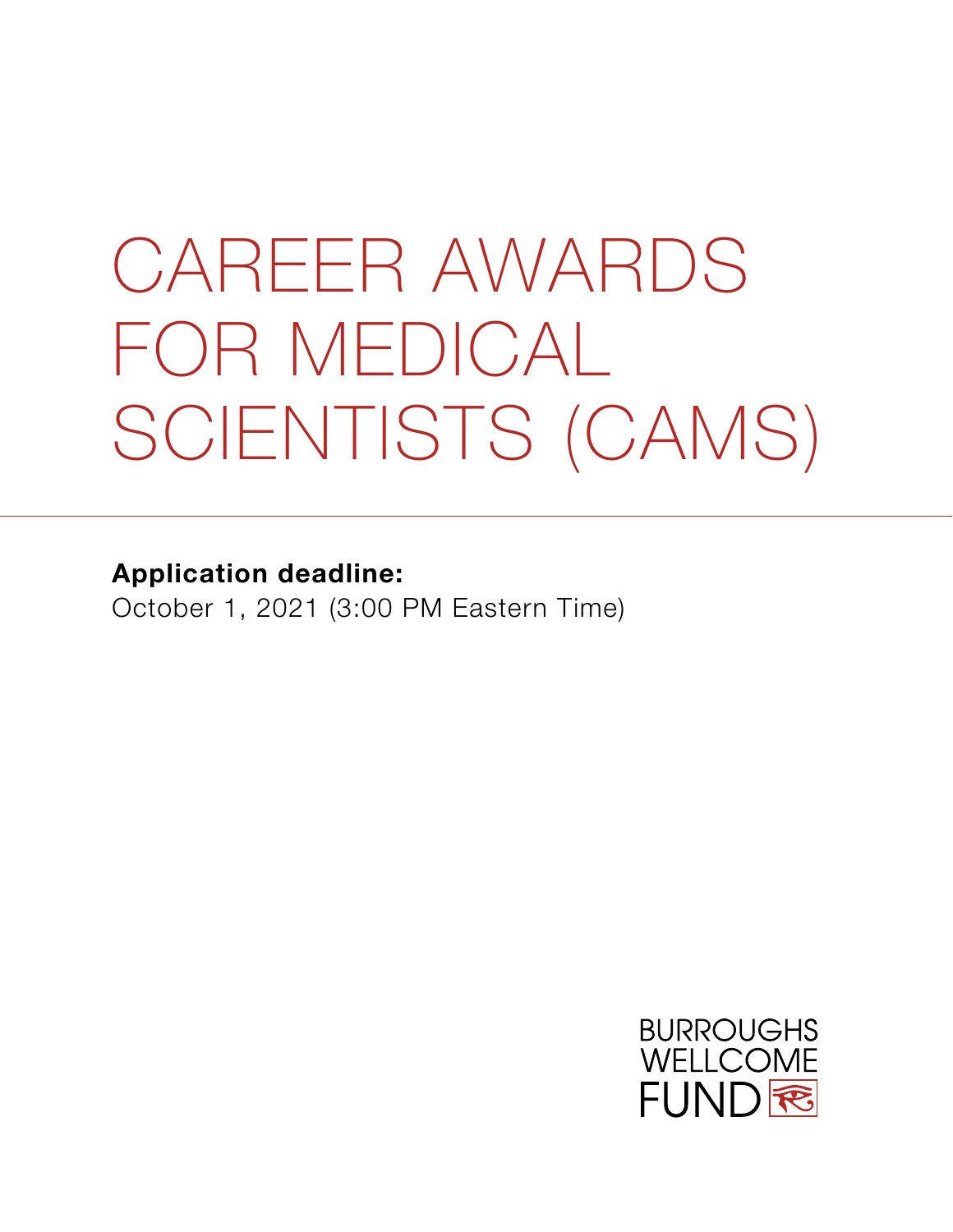### **TABLE OF CONTENTS**

| <b>Key Dates and Program Background</b>      | З  |
|----------------------------------------------|----|
| <b>Eligibility Requirements</b>              | 4  |
| <b>Important Notes</b>                       | 5  |
| <b>Selection Process</b>                     | 5  |
| Terms of Grant / Use of Funds                | 6  |
| <b>Application Process Overview</b>          | 7  |
| <b>Application Process</b>                   | 7  |
| How to Submit an Online Proposal Application | 7  |
| <b>Proposal Elements</b>                     |    |
| <b>Submission Process</b>                    | 9  |
| General CAMS and Transitioning Information   | 11 |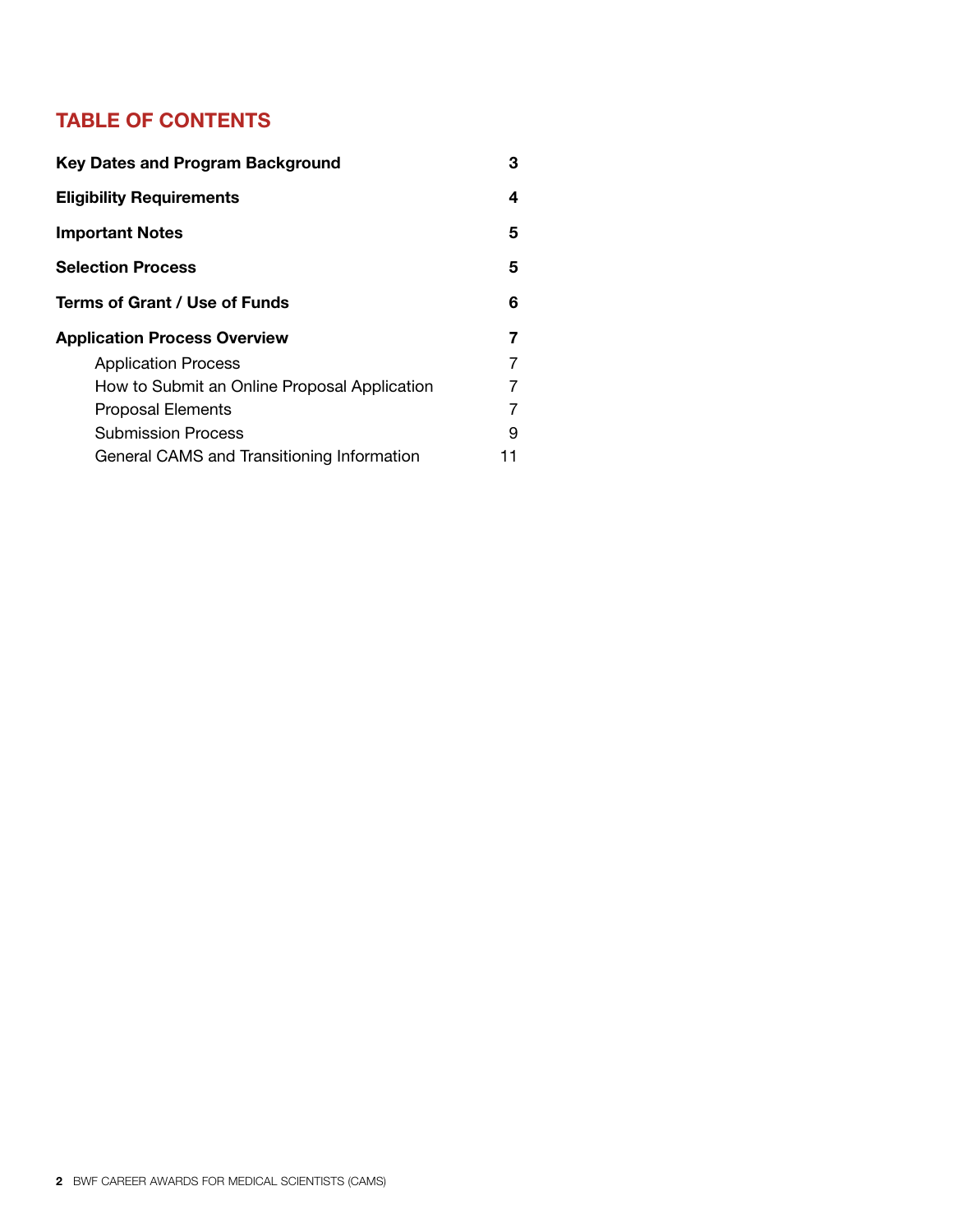### KEY DATES

| Grant application portal available   | July 7, 2021                       |
|--------------------------------------|------------------------------------|
| <b>Grant application due</b>         | October 1, 2021, 3:00 pm (Eastern) |
| <b>Finalists notified by</b>         | January 31, 2022                   |
| <b>Finalist in-person interviews</b> | March 23-24, 2022                  |
| Notice of award                      | May 20, 2022                       |
| <b>Award start date</b>              | September 1, 2022                  |
| Award end date                       | August 31, 2027                    |

### PROGRAM BACKGROUND

The Burroughs Wellcome Fund is committed to fostering the development of the next generation of biomedical scientists and is committed to supporting degree-granting institutions to achieve this goal. The career development of young scientists has been a major funding theme at BWF and various programs have provided major support to promising young scientists to help them make the transition from late postdoctoral training to early faculty service.

The Career Awards for Medical Scientists (CAMS) was introduced in 2007 to specifically address the declining participation of physicians engaged in academic biomedical research. The CAMS award provides support to facilitate the transition from mentored position to independence for the early career physician scientist. The program is ideal for the physician scientist considering an academic career.

#### **Special Considerations**

- BWF strongly encourages applications from women and underrepresented minorities, including Blacks or African Americans, Hispanics or Latinos, Native Americans, Alaskan Natives, or Native Hawaiians.
- n addition to seeking women and underrepresented minorities, BWF is interested in increasing geographic diversity among candidates from the Central, Mountain and Southern States. We believe there is an ample amount of untapped talent at institutions that do not typically apply and BWF encourages receipt of applications from such institutions.
- BWF believes that a diverse scientific workforce is essential to the process and advancement of research innovation, academic discovery and public service.

#### **Career Awards for Medical Scientists (CAMS)**

CAMS is a highly competitive program that provides \$700,000 in support over five years for physician scientists (M.D., D.O., D.V.M., D.D.S.), who are committed to an academic career, to bridge postdoctoral/fellowship training and the early years of faculty service.

Proposals must be in the area of basic biomedical, diseaseoriented, or translational research. BWF is also interested in artificial intelligence and machine learning. Proposals in health services research or involving large-scale clinical trials are not eligible. BWF anticipates making up to 10 awards including up to two awards to clinically trained psychiatrists who focus their research at the interface between psychiatry and neuroscience.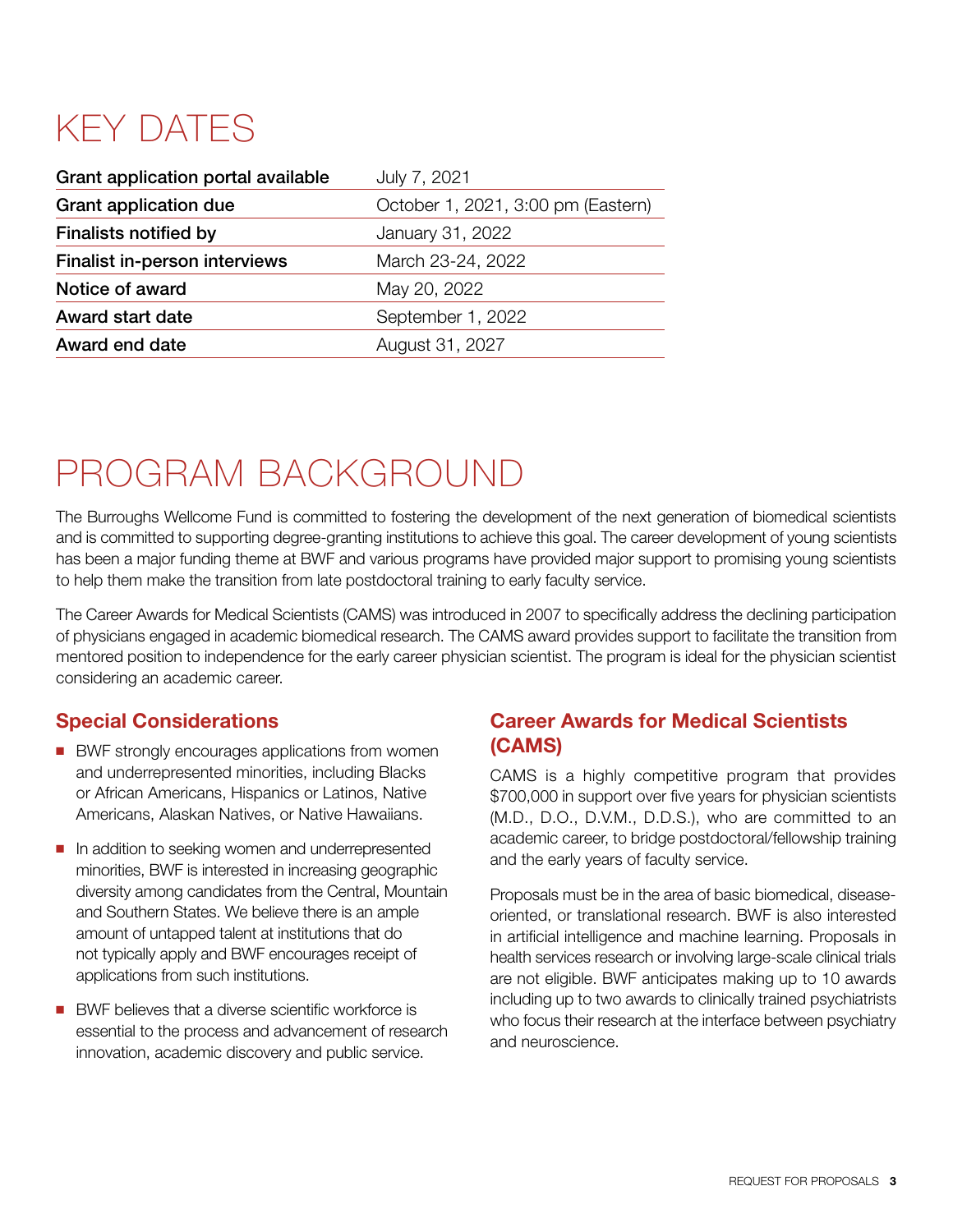## ELIGIBILITY REQUIREMENTS

Competitive candidates for the CAMS award will have at least two years of research experience, be two years away from becoming an independent investigator, be a first author on at least one publication in a high impact top-tier journal, and have a significant publication record.

Applications must be approved and signed by an official responsible for sponsored programs (generally from the grants office, office of research, or office of sponsored programs) at the *degree-granting institution*. Candidates should contact one of these offices for an authorized signature before submitting the grant application. The following eligibility requirements must be adhered to and will be strictly enforced:

- Candidates must hold an M.D., D.D.S., D.V.M., or D.O. degree.
- $\blacksquare$  Candidates must not be more than 13 years past their *clinical* doctorate degree. To meet this requirement, applicants must have received their clinical doctorate degree on or after January 1, 2008.
- Candidates may hold a junior faculty appointment (Lecturer, Instructor, Assistant Professor-non-tenure track, etc.). However, candidates with tenure track appointments are not eligible. Tenure-track faculty offer letters cannot be signed prior to application date to remain eligible for CAMS.
- Candidates that have non-tenure track faculty appointments with institutional start-up funds or hold an NIH R01 or Early Independence Investigator award are not eligible.
- Candidates must submit proposals through accredited, degree-granting institutions in the U.S. or Canada. Candidates must obtain approval and signature by an authorized official at the degreegranting university in the U.S. or Canada.
- An authorized official at the degree-granting institution must verify candidate's immigration status as part of the application.
- The primary mentor or faculty sponsor of a candidate must hold an appointment at the same accredited, degree-granting institution in the U.S. or Canada as the applicant.
- Citizens and non-citizen permanent and temporary residents of the U.S. and Canada who are legally qualified to work in the U.S. or Canada are eligible.
- Candidates who are temporary U.S. residents must hold a valid U.S. visa (J-1, H1B, F-1 or O-1 visas).
- Temporary Canadian residents must hold a valid Canadian visa (Study Permit, C-43, C-44, C-10, or C-20 work permits/visas).
- As a candidate, your visa status must allow you to remain in the U.S. or Canada during the award period of the CAMS grant. If a grant is awarded and your visa does not allow for such a stay, BWF may terminate the grant. BWF will not intercede on behalf of non-citizens whose stay in the U.S. or Canada falls out of visa compliance.
- **Proposals must be in the area of basic biomedical,** disease-oriented, or translational research. Proposals in health services research or involving large-scale clinical trials will not be considered.
- Candidates with a clinical degree not awarded in the U.S. or Canada must be fully licensed to practice in the U.S. or Canada or have completed a residency in the U.S. or Canada.
- $\blacksquare$  Candidates must be committed to a full-time career in research as an independent investigator at a North American degree-granting institution.
- Award recipients are required to devote at least 75% of their time to research-related activities.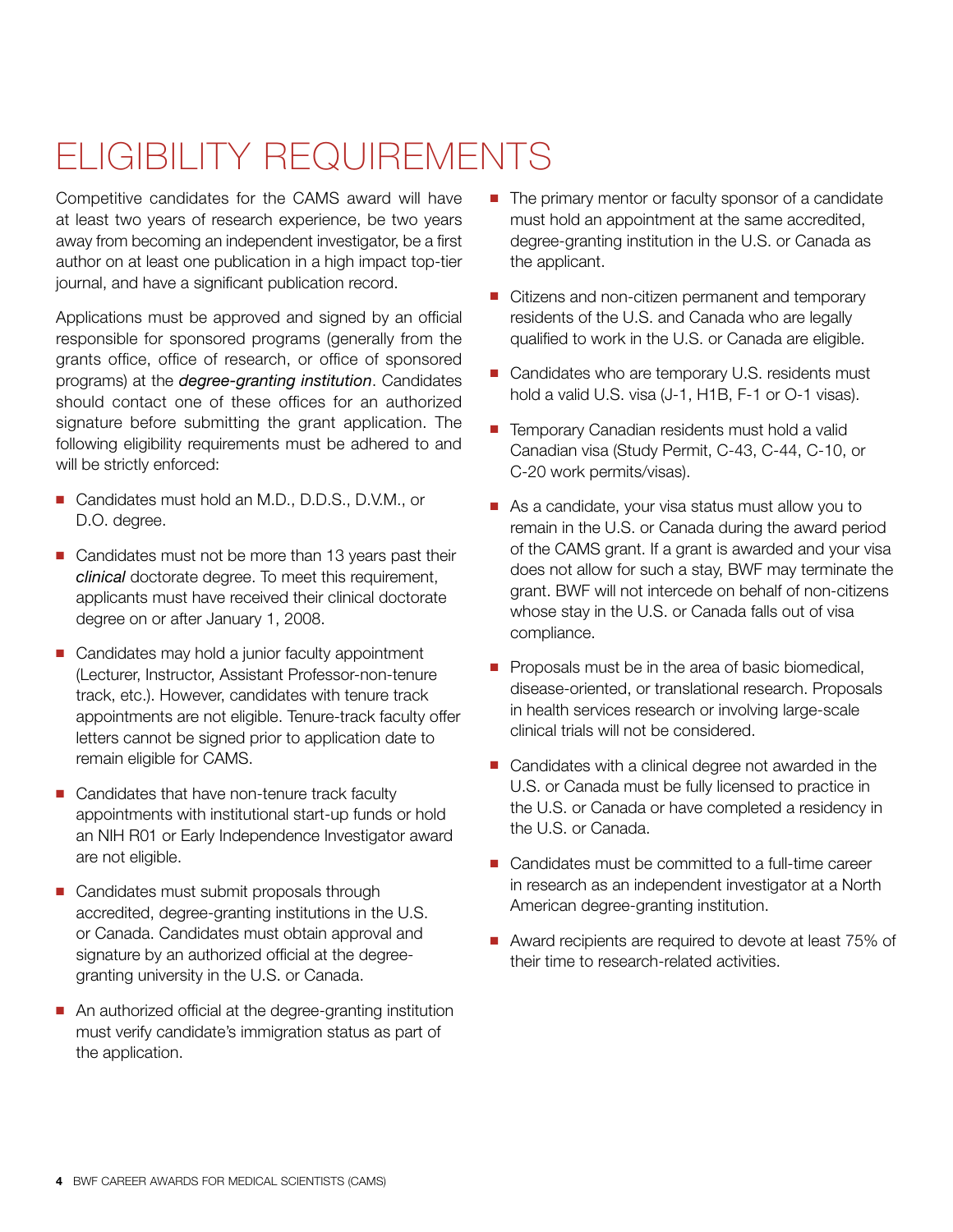- CAMS utilizes a self-nomination process. There is no longer a limit on the number of applicants from any institution. Only proposals from accredited degreegranting institutions in the U.S. or Canada will be accepted.
- Applicants are allowed to hold a National Institutes of Health K series award (except K99/R00) as long as there is no conflict with meeting the terms of BWF's award.
- $\blacksquare$  NIH candidates who intend to continue their postdoctoral/fellowship training at the NIH are allowed to apply to CAMS, but such awardees must move to a degree-granting institution in the U.S. or Canada to assume a faculty position. The NIH will support these awardees during the postdoctoral/fellowship years, and BWF will support them for the first three years of their faculty appointment. Their total award will be \$510,000. Postdoctoral fellows at the NIH should contact its Office of Intramural Research for more information.
- The CAMS award can only be made to accredited degree-granting institutions in the U.S. or Canada. An Internal Revenue Service determination letter of the institution's non-profit status may be requested by BWF staff if said letter is not on file in our database.

### IMPORTANT NOTES SELECTION PROCESS

The [CAMS Advisory Committee](http://www.bwfund.org/grant-programs/biomedical-sciences/career-awards-medical-scientists/advisory-committee) will review proposals, interview finalists, and make recommendations for approval to BWF's [Board of Directors](http://www.bwfund.org/board-directors).

See Key Dates on Page 3 for important grant deadline dates.

BWF does not provide critiques or written comments of unfunded proposals.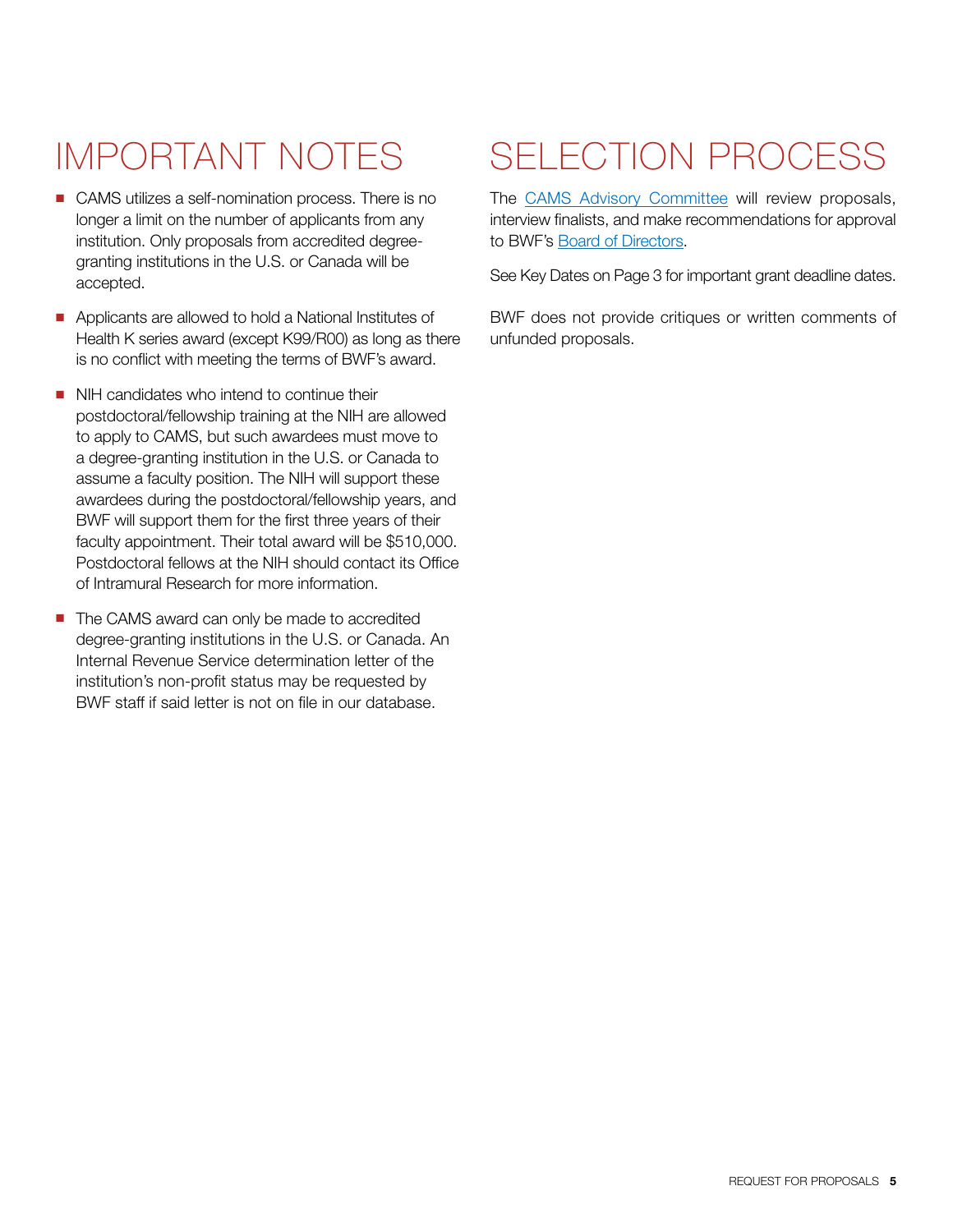### TERMS OF GRANT/ USE OF FUNDS

#### Indirect costs may not be charged against BWF grants.

Awards are made to degree-granting institutions in the U.S. or Canada on behalf of the awardees. The institutions are responsible for disbursing the funds and for maintaining adequate supporting records and receipts of expenditures.

Award recipients are required to devote at least 75 percent of their overall time to research-related activities. There is no explicit minimum percent effort that must be dedicated to the CAMS award.

Awardees must provide BWF with an annual progress report detailing scientific progress. Institutions must provide an annual financial report. Both reports must be submitted (on forms that will be provided) by November 1 of each award year. Continued funding will depend on both the timely submission of these reports and their favorable review by BWF and its program advisory committee.

Award recipients may obtain funds from other sources for research in the same or similar areas as that conducted under these grants, so long as there is no conflict with meeting the terms of BWF's award. Award recipients may not hold concurrent BWF awards or NIH K99/R00 awards.

The support allocated for research is under the control of the awardee and may be used flexibly for items such as equipment, consumable supplies, travel to scientific meetings, and laboratory personnel working with the awardee. Prior approval by BWF is required when, within an award year, purchases of equipment exceed \$20,000 or travel costs exceed \$8,000.

During the award period, unused research funds may be carried over to the succeeding year. Unused funds greater than \$500 held by institutions when awards expire or are terminated must be returned to BWF. Awardees may receive annual no-cost extensions; requests explaining why an extension is needed must be submitted in writing at least four months prior to the end of the award.

For grant recipients in the U.S., the administrative fee is intended to cover the cost of medical insurance and other benefits, such as retirement. For awardees in Canada, the administrative fee is to be used as a contribution to the employer's benefit plan.

BWF acknowledges that many postdoctoral/clinical fellows will move to new institutions to begin their independent research careers; therefore, this award is "portable." Awards may be transferred only with written approval of BWF. Requests must be received at least four months prior to any move, and approval will be based on whether the move will enhance the awardee's scientific growth and career development and whether the hiring institution demonstrates adequate commitment to the award recipient's career. Awardees who change institutions may take with them any equipment or supplies purchased under the award, as well as the balance of any unused award funds.

BWF prefers that awardees not move from one institution to another during their three years of faculty service. Special training opportunities that require faculty-level awardees to spend up to a year away from their base institution may be considered; awardees must submit to BWF a written request that explains why the training is needed.

**Scientific publications or presentations that result from these awards must acknowledge the awardee's receipt of a Burroughs Wellcome Fund Career Award for Medical Scientists. Copies of journal articles and other publications should be sent to BWF along with the annual progress report.**

Awardees should follow their institutions' patent, copyright, and intellectual property policies regarding discoveries that result from research conducted under these awards. Awardees must adhere to all federal, state, and local regulations regarding the participation of human subjects, the use of animals, radioactive or hazardous materials, and recombinant DNA. BWF expects the appropriate federal, state, and local guidelines with regard to scientific misconduct are in place and enforced at all institutions with which BWF awardees are affiliated.

Awardees should share scientific findings in a timely manner via the standard means of scientific communication, including publications and/or presentations in scientific forums. BWF will not retain any rights to published results or patents that result from the research.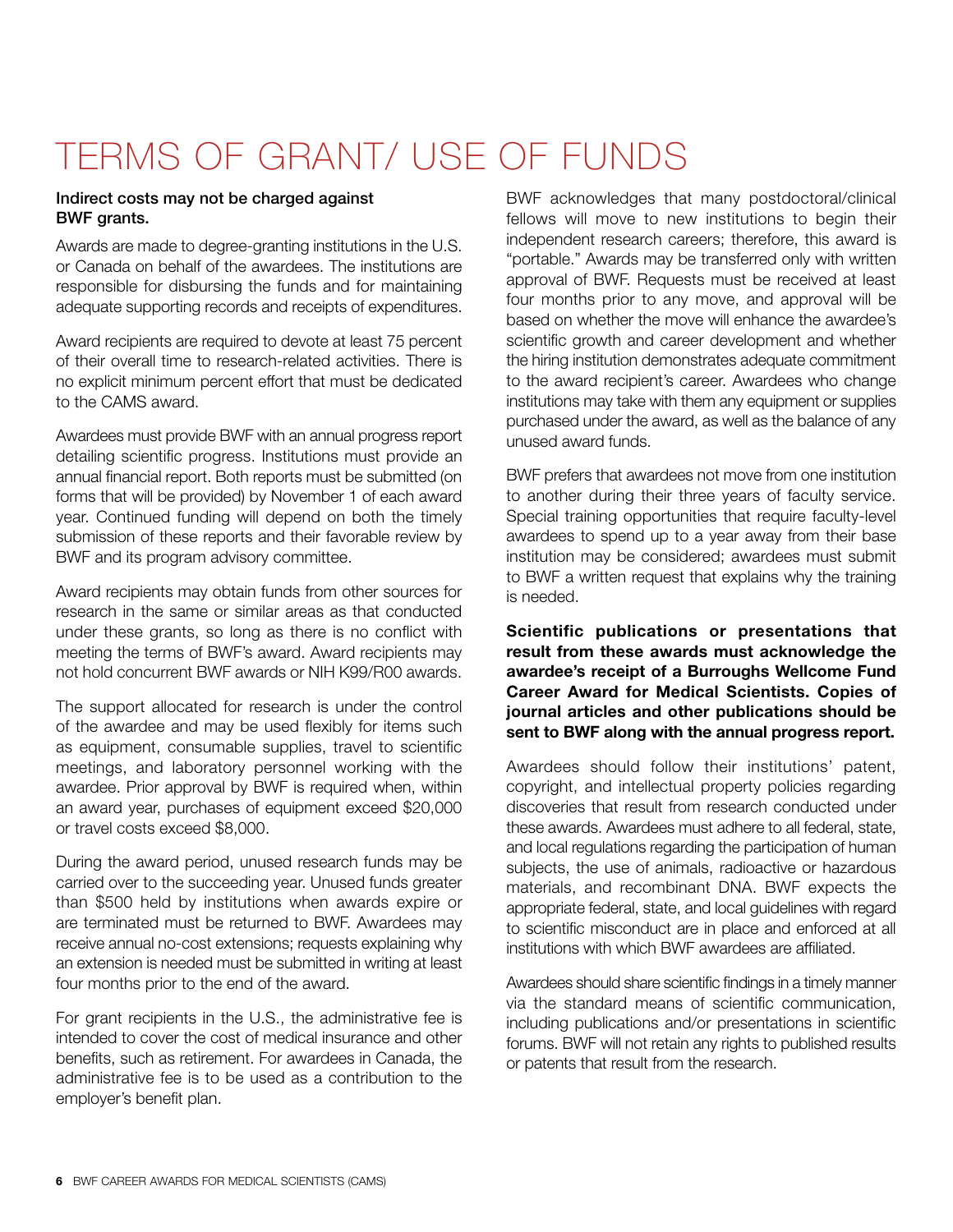### APPLICATION PROCESS OVERVIEW

#### **Application Process**

- **1. Eligibility Quiz.** All applicants will be required to complete a web-based questionnaire assessing their eligibility to apply for this award. If eligibility criteria are met, applicants will be automatically directed to the webbased grant application.
- **2. Proposal Application.** A proposal consists of data entry fields submitted through the online Internet Grant Application Module (IGAM) plus a single PDF attachment and four (4) confidential letters of support. Applications are due **October 1, 2021 by 3:00 pm (Eastern)**.

Proposal Elements (required except where noted):

- Cover Page (template provided)
- Scientific and Lay Abstract (templates provided)
- **NIH Biosketch (5-page limit)**
- Research Plan (6-page limit)
- Submitted Manuscripts (optional; 3 maximum)
- **n** Bibliography (optional)
- **Personal Statement (template provided)**
- **n** Confidential Faculty Sponsor or Mentor Letter
- Three Additional Confidential Letters of Support
- Signature Page form (template provided)
- **n** Institutional Certification form (template provided)
- **3. Confidential Letters of Support.** A total of four confidential letters are required: one faculty sponsor or mentor letter and three additional letters of support are required and must be uploaded to applicant's application.

All communications, including the invitation to interview and declinations, will be made through email.

BWF does not provide critiques or written comments of unfunded proposals.

#### **How to Submit an Online Proposal Application**

First complete the eligibility quiz to determine if you are eligible to apply. If applicant meets the eligibility criteria, they will be allowed to access the application form.

To begin a proposal submission use this link: [proposal](https://www.GrantRequest.com/SID_227?SA=SNA&FID=35078)

To return to a proposal already in progress you must use this link: [saved proposal](https://www.grantrequest.com/SID_227/?SA=AM)

It is recommended that applicant bookmark this page to return to a proposal in progress. Using the first link of the two immediately above will return you to the eligibility quiz.

#### **Proposal Elements**

A complete proposal consists of fields submitted through the online IGAM application plus a single PDF attachment and four confidential letters uploaded by applicant's supporters. The detailed components of the complete proposal are shown below. Note that it is the responsibility of the applicant to ensure that the confidential letters are submitted by the deadline due date. An application will not be considered complete without all four confidential letters.

#### **Online application form – available through IGAM** *(see links above)*

- **n** Applicant Information
- **n** Applicant Demographics
- **n** Institutional Information (degree-granting only)
- **n** Signing Official Information (degree-granting only)
- **n** Proposal Information

[Download Forms and Templates](http://www.bwfund.org/grant-programs/biomedical-sciences/career-awards-medical-scientists/forms-and-resources)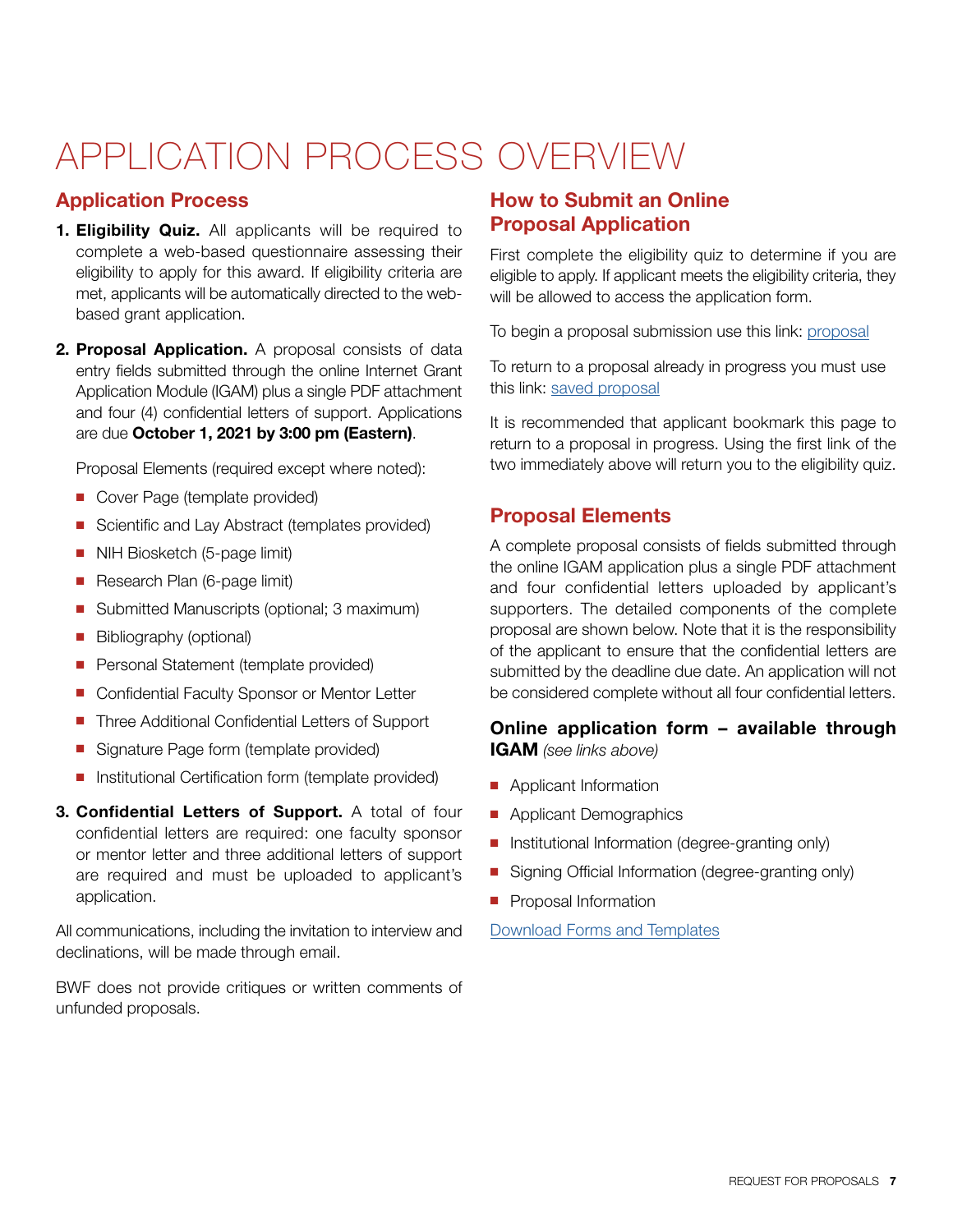#### **Single PDF Attachment:**

Prepare in advance the following required documents. Combine and order the supporting materials and upload into one (1) PDF file. Name the file using this format only: Last Name, First Name – CAMS 2022

#### **A.** Cover Page

Using the template provided, enter the requested information and complete entire form.

#### **B.** Scientific Abstract (one page)

Using the template provided, describe the proposed work, including specific aims that is understandable to a multidisciplinary group of scientific reviewers. Use 11- or 12-point font for the text.

#### **C.** Lay Abstract (one page)

Using the template provided, describe a general audience summary. Develop a well articulated summary that the general public can understand. Use 11- or 12-point font for the text.

#### **D.** Candidate's Biosketch (five-page limit)

Provide the current NIH biographical sketch. A five page CV may be substituted for applicants at Canadian degree-granting institutions.

#### **E.** Research Plan Form (six pages including figures, tables, graphs, and images)

There is no set template for the research plan. Applicants may use an NIH-style format to include background, methods, preliminary results, etc. Your proposal should be a complete, cohesive, and coherent scientific document that is easy to read and tells a story. Your research plan may also describe:

- **n** Specific aims/background.
- Scope and significance of your postdoctoral research.
- $\blacksquare$  Work you plan for the faculty years.
- $\blacksquare$  Career objectives, including how the award will help you achieve these objectives.

Use a standard 11- or 12-point font for the text, and no smaller than a 9- to 10-point font for figures, legends, and tables. The font size requirement for the text will be strictly enforced. Text must be singlespaces, with one-inch or larger margins on all sides. Number the pages of the research plan.

#### **F.** Submitted Manuscripts (optional)

Provide up to three manuscripts that have been submitted for publication that demonstrates the candidate's capabilities and relevant research accomplishments. Published papers may be cited in the optional bibliography. Manuscripts in preparation may not be submitted. These documents must be included in the single PDF attachment. BWF is no longer accepting published papers as an attachment to your proposal.

#### **G.** Bibliography (optional)

Provide a list of literature references directly relevant to the research plan. Published papers may be cited in this section. The bibliography is not included in the six-page limit for the research plan.

#### **H.** Personal Statement (one page)

Using the template provided, describe your activities and interests outside of science to give the CAMS Advisory Committee a sense of your individuality beyond your scientific accomplishments.

#### **I.** Signature Page Form

Using the template provided, complete the form including signature of the applicant.

#### **J.** Institutional Certification Form (template provided)

Using the template provided, complete the form including signature of an authorized signing official of the degree-granting institution.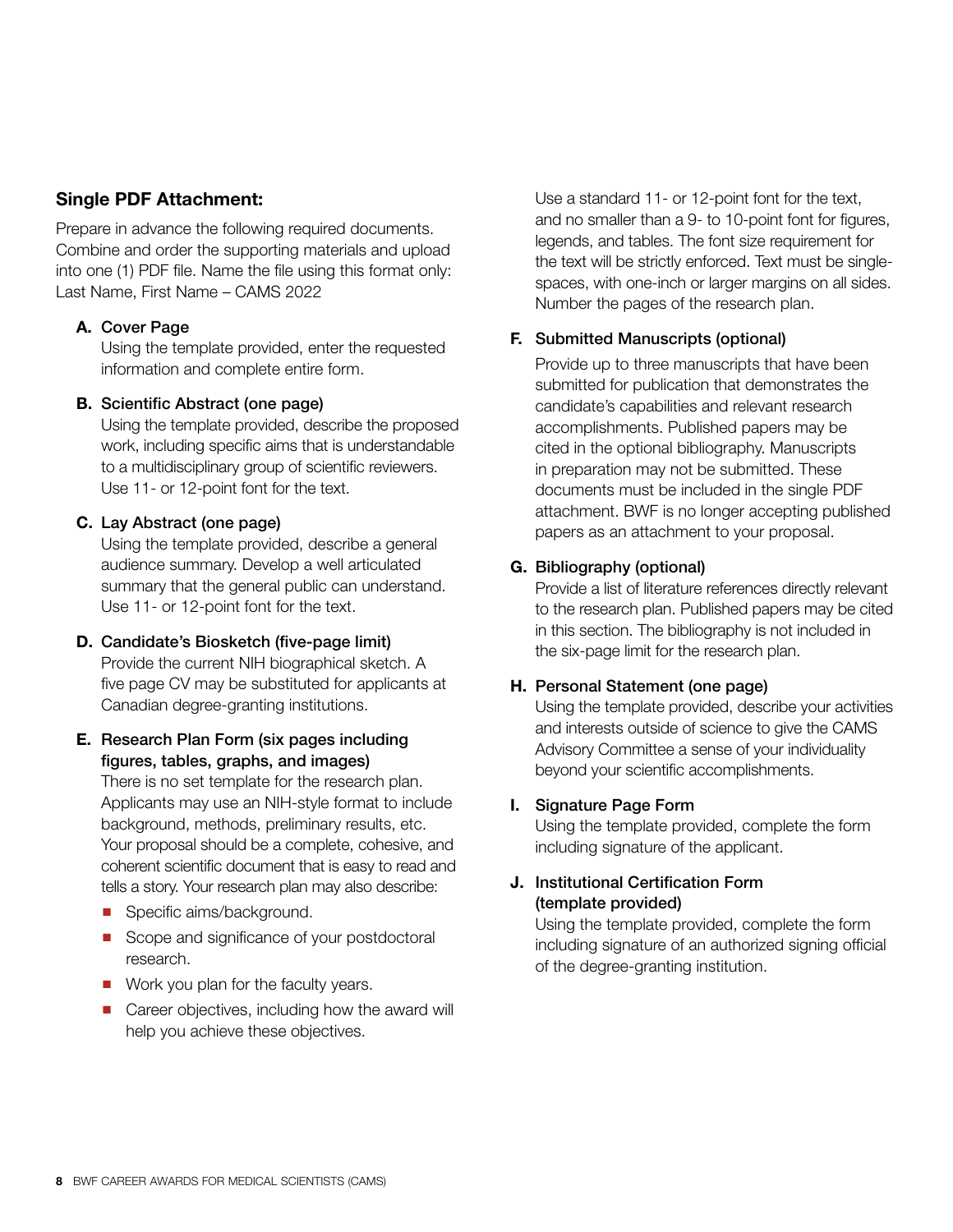#### **Submission Process**

Upload the combined file of supporting documents as one attachment on the Attachments" tab of the online application. Click the "Review Your Application" on the Attachments tab to see if any errors are identified in your application. All information and required attachments must be provided before the "SUBMIT" button is available. Click the "SUBMIT" button to transmit the application. An automated message will confirm that the application was successfully submitted.

#### **Confidential Recommendation Letter from Faculty Sponsor or Mentor (required)**

- The letter must be converted to PDF and uploaded to your application by your faculty sponsor by the grant deadline.
	- $\ast$  A letter of support must come from the faculty sponsor or primary mentor under whom the candidate will work during the mentored portion of the award and should describe the candidate's qualifications and potential for contributing to medical science, highlighting specific skills or expertise. The letter should also describe the research environment in which the candidate will work, the number of graduate students and fellows in the sponsor's laboratory, and the supporting services to be provided by the institution, including health care benefits. This letter is confidential and must not be viewed by the candidate.

#### **Three additional confidential Letters of Support (required):**

Letters from three additional individuals who are familiar with the candidate's qualifications must be attached to the application. These letters are to remain confidential and are not to be reviewed by the candidate. For this reason, recommenders must upload their own letters, as PDF files, directly into the candidate's online application before the 3:00 p.m., October 1, 2021 deadline (Eastern Time).

#### Applicant instructions to obtain confidential letters:

- **1.** Send separate emails to your faculty sponsor and three recommenders from within the online system (Recommender tab) requesting this letter.
- **2.** Enter the recommender's name and email address in the appropriate fields.
- **3.** Check or uncheck the Send Email box accordingly. It is highly recommended that you notify your recommenders to expect the email.
- **4.** Click the Send button.
- **5.** The email will contain a link that the recommender must use to log into the system and upload his/her letter to your application.
- **6.** The link is specific and unique to your application and the letter writer.
- **7.** Once the letter has been uploaded by your recommender, it will be displayed as an uploaded file on the "Attachments" tab in the applicant's online application.
- **8.** Letters are confidential and should not be viewed by the applicant. You will only be able to see that the letter has or has not been uploaded to your application.

*Note: Recommendation letters sent separately or after the application due date will not be accepted.*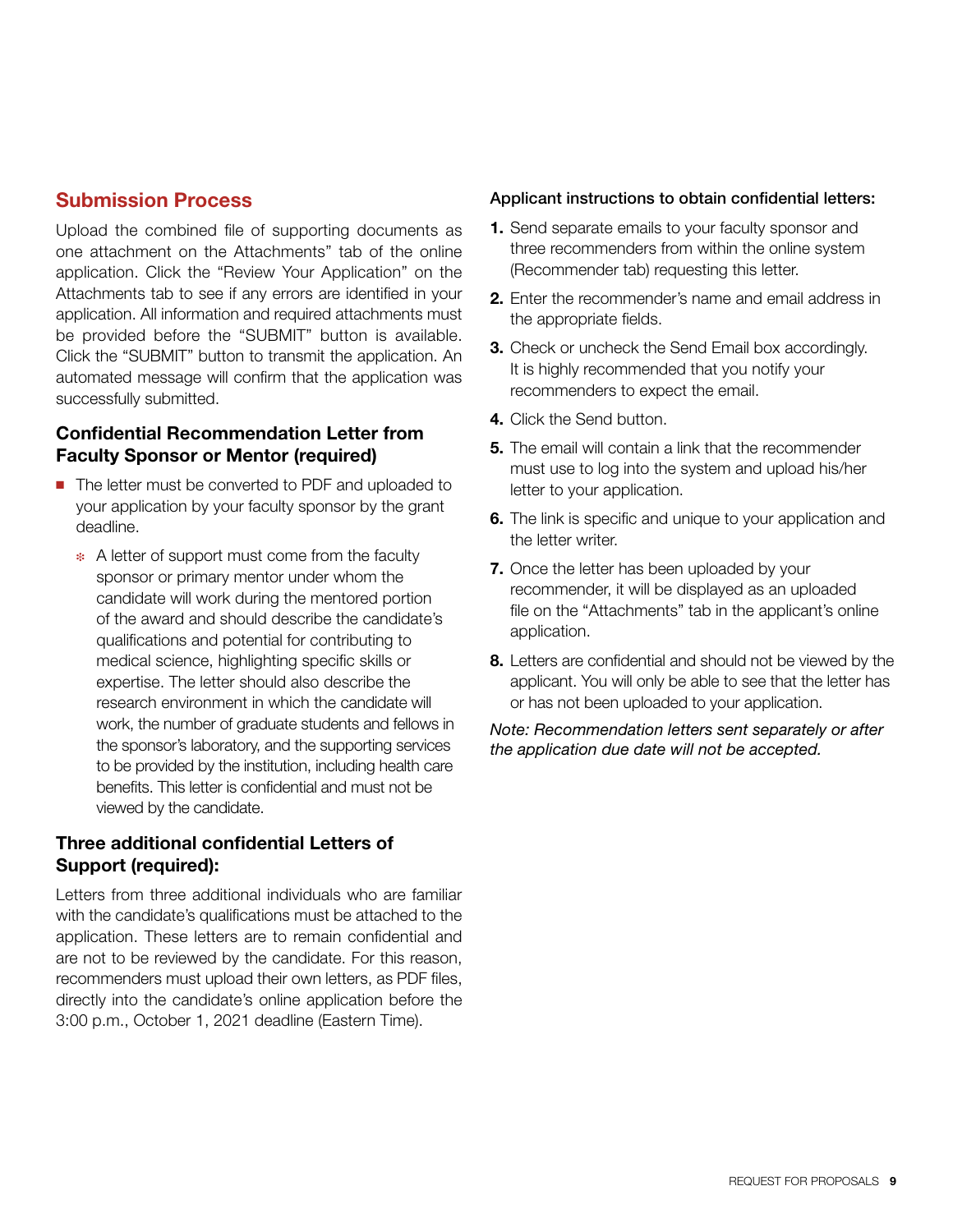#### Recommender instructions to submit confidential letter:

- Complete your letter offline using any standard word processing software.
- Convert the document to a PDF file. Save the letter as a .pdf file on your system.
- Return to the applicant's email request and click on the web link embedded in the email request which will take you to a log-in page on BWF's grant application system. Log in using the same email address at which you received the request from the applicant. Retain this log-in information in the event you wish to "reload" a revised letter at a later date.
- Select the Title: "Letters of Recommendation" from the drop down list provided on the page.
- "Browse" to select the letter from your system which will populate the "File Name" field.
- Click the "Upload" button.
- Click the "Finished" button.
- View the acknowledgment thanking you for your submission.
- $\blacksquare$  If you have problems with the email link, copy and paste the entire link into your web browser. Be certain you are entering the correct email address to log in to the site.
- Once your letter has been uploaded, the applicant will be able to see whether or not your letter has been submitted, but cannot view the content of the letter.
- An application CANNOT BE SUBMITTED until the recommendation letters have been uploaded and attached to the application by the grant deadline.

#### If you would like to upload a revised letter:

- $\blacksquare$  Retrieve the initial email and web link originally provided to you by the applicant.
- Using your same email address, log in and access the "Recommender" page.
- $\blacksquare$  Check the "Remove" box next to the html link for the initial letter.
- Click the "Remove" button."
- "Browse" for the revised letter (.pdf file) on your system.
- Click "Upload."
- Click the "Finished" button.
- View the acknowledgment that the letter has been submitted.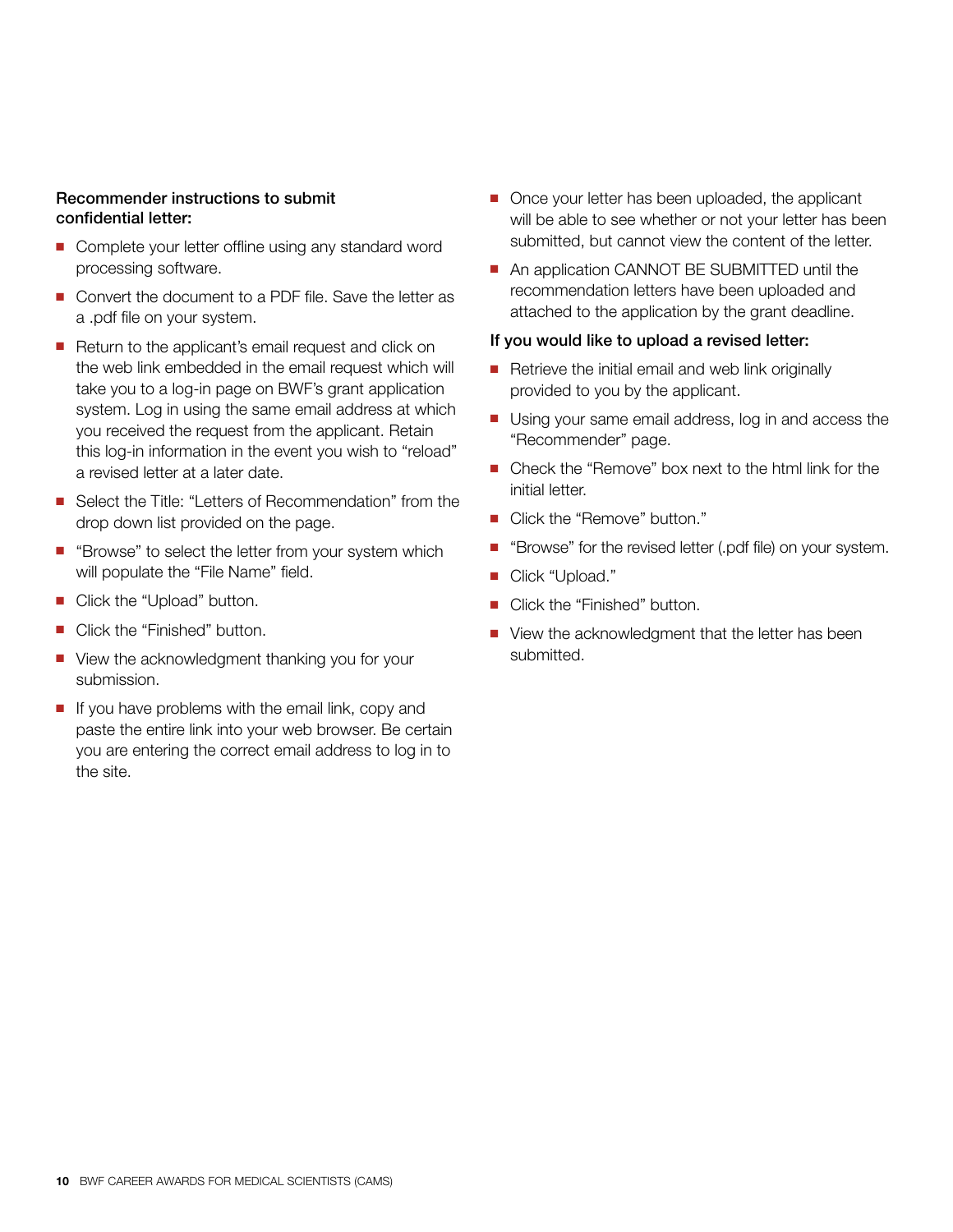#### **Note to Applicants:**

Proposals will not be accepted after 3 p.m. Eastern Time on October 1, 2021. The online application system shuts down automatically at the deadline and the SUBMIT button will no longer be available. Plan to submit your application well in advance of the grant deadline to allow adequate time to troubleshoot any issues. NO EXCEPTIONS OR EXTENSIONS WILL BE GRANTED.

It is the responsibility of the applicant to ensure that the confidential faculty sponsor and three additional letters of support have been uploaded to their application and submitted by the deadline. Late submissions will not be accepted.

After the deadline, applicants with incomplete proposals and those not adhering to instructions will be disqualified without prior notice.

Only grant proposals submitted through BWF online application website IGAM will be accepted.

#### **Questions?**

Please review our online [Frequently Asked Questions](http://www.bwfund.org/grant-programs/biomedical-sciences/career-awards-medical-scientists/faqs) first. Eligibility inquiries should be directed in advance to BWF program staff by contacting:

Rolly L. Simpson, Jr., Senior Program Officer Eligibility and Competitiveness Discussion [rsimpson@bwfund.org,](mailto:rsimpson@bwfund.org) 919-991-5110

Kendra Tucker, Program Associate [ktucker@bwfund.org,](mailto:ktucker@bwfund.org) 919-991-5115

#### **General CAMS Information**

- The CAMS award (\$700,000) is a five year program consisting of two parts: the postdoctoral portion and the faculty portion. All recipients will receive the full grant amount over a minimum of five years (except NIH candidates receive a total of \$510,000).
- CAMS is a career development award that is not project-specific.
- Recipients may delay the start of the award up to two years, if needed.
- $\blacksquare$  The awardee has complete discretion over the flexible usage of grant funds, subject to BWF approval.

#### **The Postdoctoral/Fellowship Portion of the Award**

The maximum support under the postdoctoral fellowship portion of the award is two years. Candidates that hold an academic title of Fellow, Lecturer, Instructor or non-tenure Assistant Professor, will be supported at the postdoctoral/ fellowship level in one or two years as follows:

#### Year 1:

| Salary and Research: | \$85,500 |
|----------------------|----------|
| Administrative Fee:  | \$9,500  |
| Annual Total:        | \$95,000 |

#### Year 2:

Salary and Research: \$85,500 Administrative Fee: \$9,500 Annual Total: \$95,000

- Allows the awardee to use up to \$95,000 per year.
- Allows maximum salary support of \$65,000 per year.
- $\blacksquare$  Requires that any equipment purchased by the award recipient be transferable to the institution providing the faculty appointment.
- Allows the unpaid balance of the postdoctoral portion of the award to be added to the faculty portion of the award if an award recipient moves to a faculty position in less than two years.